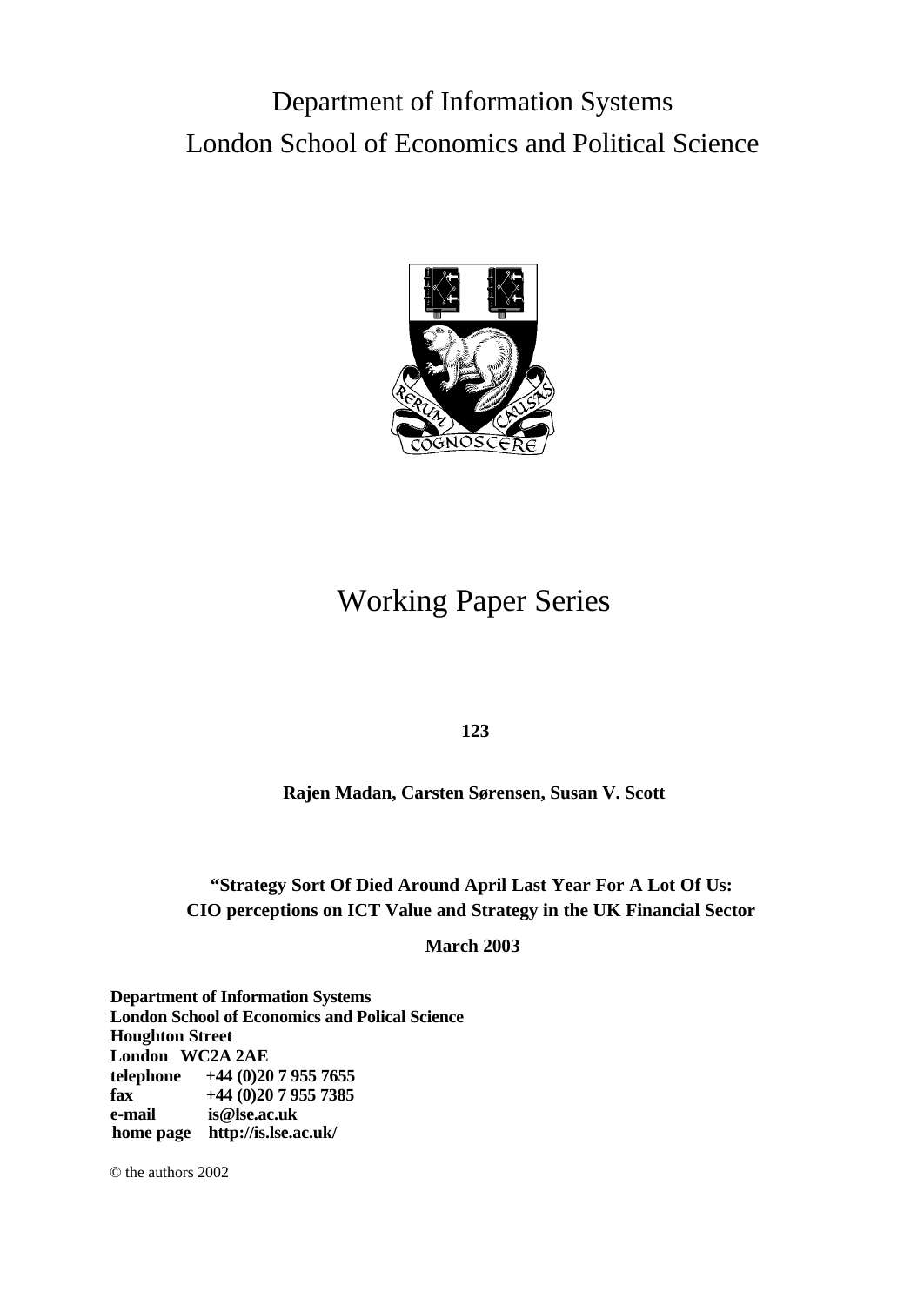## **Strategy Sort Of Died Around April Last Year For A Lot Of Us**

CIO perceptions on ICT Value and Strategy in the UK Financial Sector

#### **Rajen Madan, Carsten Sørensen, Susan V. Scott**

Department of Information Systems London School of Economics and Political Science Houghton Street, London WC2A 2AE, United Kingdom Pho: +44 (0) 20 7955 6102 Fax: +44 (0) 20 7955 7385 {r.madan; c.sorensen; s.v.scott}@lse.ac.uk http://mobility.is.lse.ac.uk/ http://is.lse.ac.uk/MovingMarkets/

#### **Abstract**

*The role of the Chief Information Officer (CIO) is one of facilitating executive decisions regarding the innovation, provision and use of state-of-the-art Information and Communication Technologies (ICT). The aim of this paper is to investigate CIO perceptions of strategy and ICT investment through qualitative interviews with CIOs from leading UK financial sector organisations. We were keen to find out how these executives strategise while coping with the increasing ubiquity and complexity of ICT on one hand and hyper business pressures on the other. As the title suggests, we found that recent changes in the market conditions, as well as in the trust bestowed technology as an agent for radical change, have had serious consequences for the perceptions of risk, strategy and ICT investment. CIOs expressed the dot-com boom to bust transition in terms of a shift from a higher-risk, top-down technology led strategy centred on killer applications towards a lower-risk, bottom-up, organic approach to strategy*  with the purpose of providing open, user driven enabling infrastructures for competitive advantage. We also note *the implications of these trends for the value assessment activity and the enhanced value skill base which information age professionals would increasingly need.* 

### **Introduction**

Information and Communication Technologies (ICT) are now vital to many aspects of human interaction, for the exchange of goods, services, information, ideas, competence and contacts in our global society (Dahlbom, 1996; Castells, 2000b). Indeed the role of ICT in contemporary organisations has been actively debated through the last decade. One of the key debates has been: whether or not ICT can provide 'strategic advantage' (Benjamin et al., 1984; Ciborra, 2002). This aspect has been explored through numerous studies focussing on ICT value, its assessment and articulation, and has yielded paradoxes. Over the last few years this debate has taken some interesting and unexpected turns influenced largely by rapid technological and business developments, such as the wide diffusion of Internet technologies in the early 1990s, the emergence of mobile phones, e-commerce services, and in particular the few explosive years generally known as the "dot-com" era. In the shimmering realm of this Internet era there was no finer gold than the 'killer app'. There were many analyses, which advocated investments in ICT for leveraging competitive advantage, creating new markets and opportunities for brand new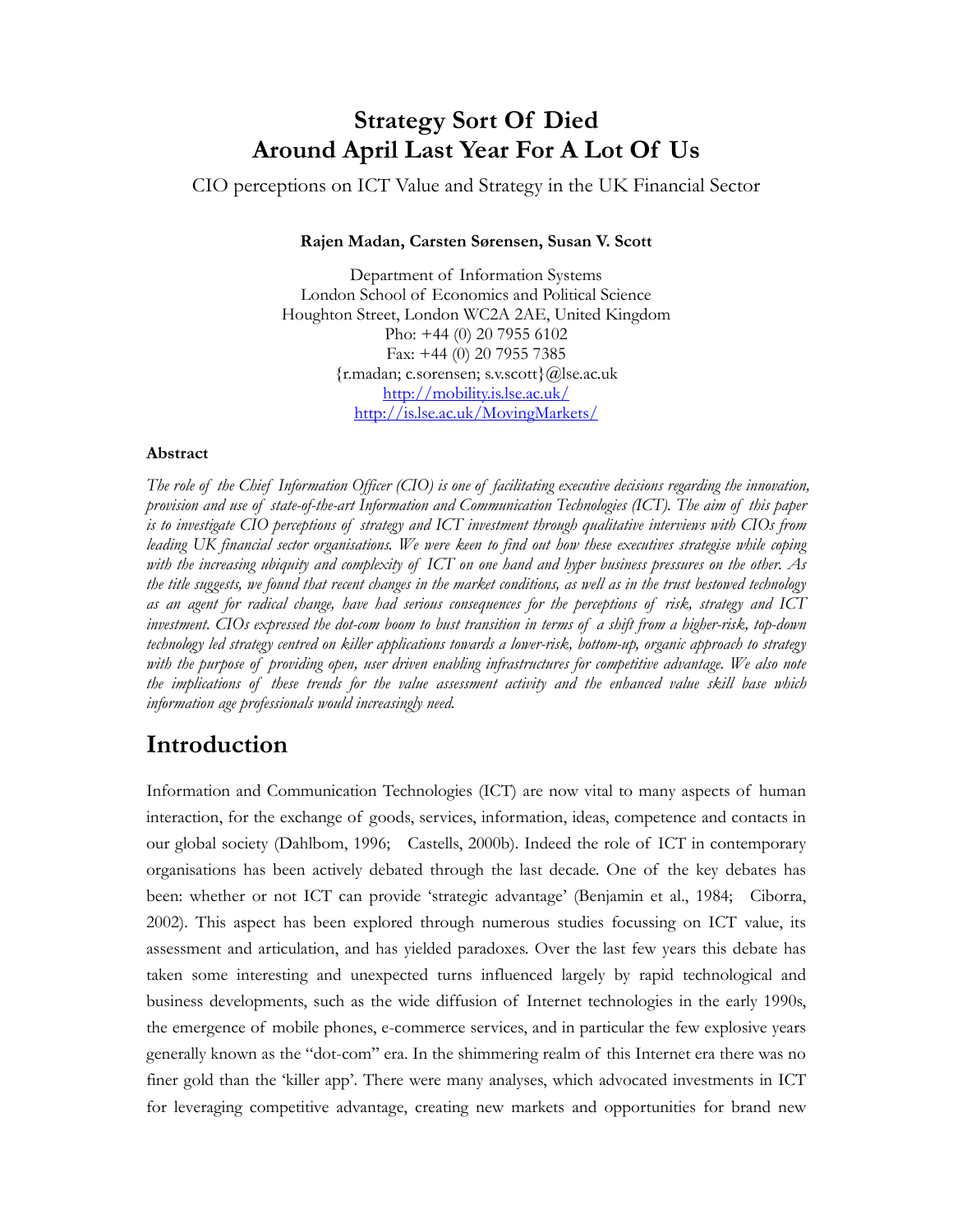industries. There was also a wide-spread emphasis on "first-mover advantage" which resulted in vastly inflated share prices and explosion in the number of Initial Public Offerings (IPO's). The "dot-com" era took no prisoners – it declared all old companies without an e-strategy dead and praised a new 'e' world order. Then the bubble burst and there were as many failures as the number of dot 'cons'. However the new economy did not end with the bust, it left many survivors, and now of course business continues almost as usual.

The world of ICT use is messy, complex and an ever changing combine of people, technology, ideas, organisational structures and processes. Moreover, contemporary political, economic and social conditions have heightened the demands placed upon organizations to formulate strategies designed to manage uncertainty. In highly competitive industries, it is crucial to understand the nature and speed of ICT-enabled change to exploit opportunities for innovation and manage potential threats. As if sensing this need, recently many academics and practitioners have called for broader and deeper interdisciplinary conceptualisations of ICT (Orlikowski and Iacono, 2001; Mathiassen and Sørensen, 2002).

Situated amidst this 'runaway' world of ICT, our research focuses on the CIOs of very large organisations within the UK's highly developed Financial Sector (DTI, 2002), for their perceptions on ICT Strategy. We were particularly keen to find out: *How do CIOs strategise while coping with the ever-increasing ubiquity and complexity of ICT on one hand and hyper-business pressures on the other?* We accomplished this through a theoretical analysis and discussion of semi-structured interviews with 10 such executives. A rigorous selection procedure identified organisations, typically FTSE 500, with a turnover of more than 500 million pounds and with ICT spends of more than 1 million pounds.

Although quantitative, economic analyses focusing on the value of ICT can provide useful input to decision-making; this data necessarily reflects a limited calculative rationality that cannot encompass contextual business issues at work within corporations. This is particularly so in the profoundly uncertain environment in which financial services is currently operating. Hence we attempted to capture perceptions using a qualitative approach, which revealed several interesting findings. It demonstrated, as the title states, that economic and technological uncertainty has re-defined the role of strategising within organisations to such an extent that one of the respondents expressed it as the "death of strategy". It revealed the extent to which strategising is perceived as an essential activity, and a dramatic change in its horizon from long-term to short term. Moreover the value of ICT was perceived as a low-risk yet flexible 'enabling' platform established in alignment with business units in order to ensure better organisational performance. ICT was deemphasized from ICT Strategy, and infrastructure issues assume significance yet again. Our study also clearly demonstrates that perceptions of the strategic value of ICT investment are highly contextual.

The following section situates our work within related research and outlines essential concepts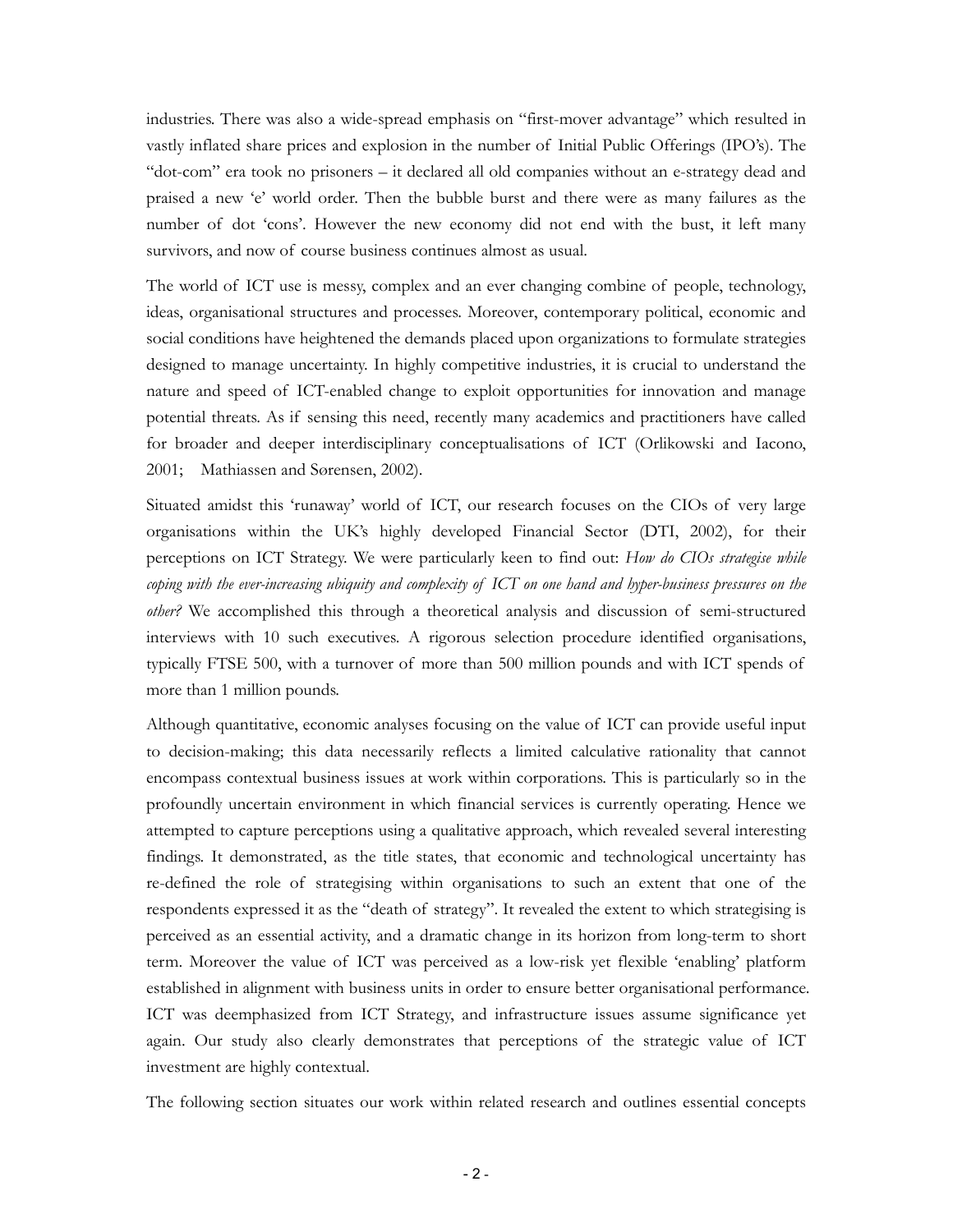for the subsequent analysis. Section 3 presents the research methodology. Section 4 describes the main results, which are subsequently discussed and contextualised in Section 5.

## **Related Research**

Strategy has been a very well debated concept of our times, fuelled partly by the belief in analysis as a precursor for success. Peter Drucker (1993) defines strategy as an organisations theory of business which embodies its set of assumptions, its objectives, its desired results and its customers thereby allowing the firm to be purposefully opportunistic.

In this quest for competitive advantage the strategic value of ICT for a firm has been actively debated through the years. This aspect has been widely theorised, albeit mostly from an 'IS effectiveness' or an 'IT evaluation' perspective driven by businesses needs to measure and justify the performance or productivity related benefits of ICT to either individual users or management (Seddon et al., 2002). There have been conflicting views on whether ICT provide direct value to a firm. This is amply demonstrated by the debate on the 'productivity paradox', i.e., no apparent direct productivity effects of ICT investment, which flourishes at either end of the spectrum. For instance, while Strassman (1997) found little correlation between ICT expenditure and corporate profitability, Brynjolfsson and Hitt (1993) argue that the '*shortfall of evidence is not evidence of shortfall*'. However, most scholars tend to agree that parameters linked to evaluation such as: mismeasurement, time lags, redistribution and mismanagement help in explaining this paradox. From a qualitative perspective, it also seems likely that the nature of the relationship between IT professionals and business user groups may significantly affect the degree to which ICT adds value to an organisation. Several researchers have put forward the concept of 'psychological ownership' to describe the relationship between the two while suggesting that IT and user ownership are important factors contributing to the perceived value from ICT (Remenyi et al., 1998; Avital and Vandenbosch, 1999).

A successful ICT strategy should harness the ICT resources for optimum value based on key driving principles (Venkatraman, 1997; Willcocks and Lester, 1999). Venkatraman (1997) uses the term 'value center' as an organising concept to differentiate the management approaches needed to realise these sources of value, characterised as per the two analytical dimensions; purpose and risk propensity (See Figure 1). The analytical distinctions between a) the risk propensity of minimising risk versus maximising opportunity, and between b) the pursuit of operational efficiency as opposed to business capability, yields four characterisations of the ICT function in terms of value centres. These are the cost, service, profit, and investment centres respectively. The cost centre reflects an operational focus that minimises risks with a predominant focus on operational efficiency. The service centre, while still minimising risk, aims to create an ICT enabled business capability to support current strategies. The investment centre implies a longer-term focus and aims to create new ICT-based business capabilities. Finally, the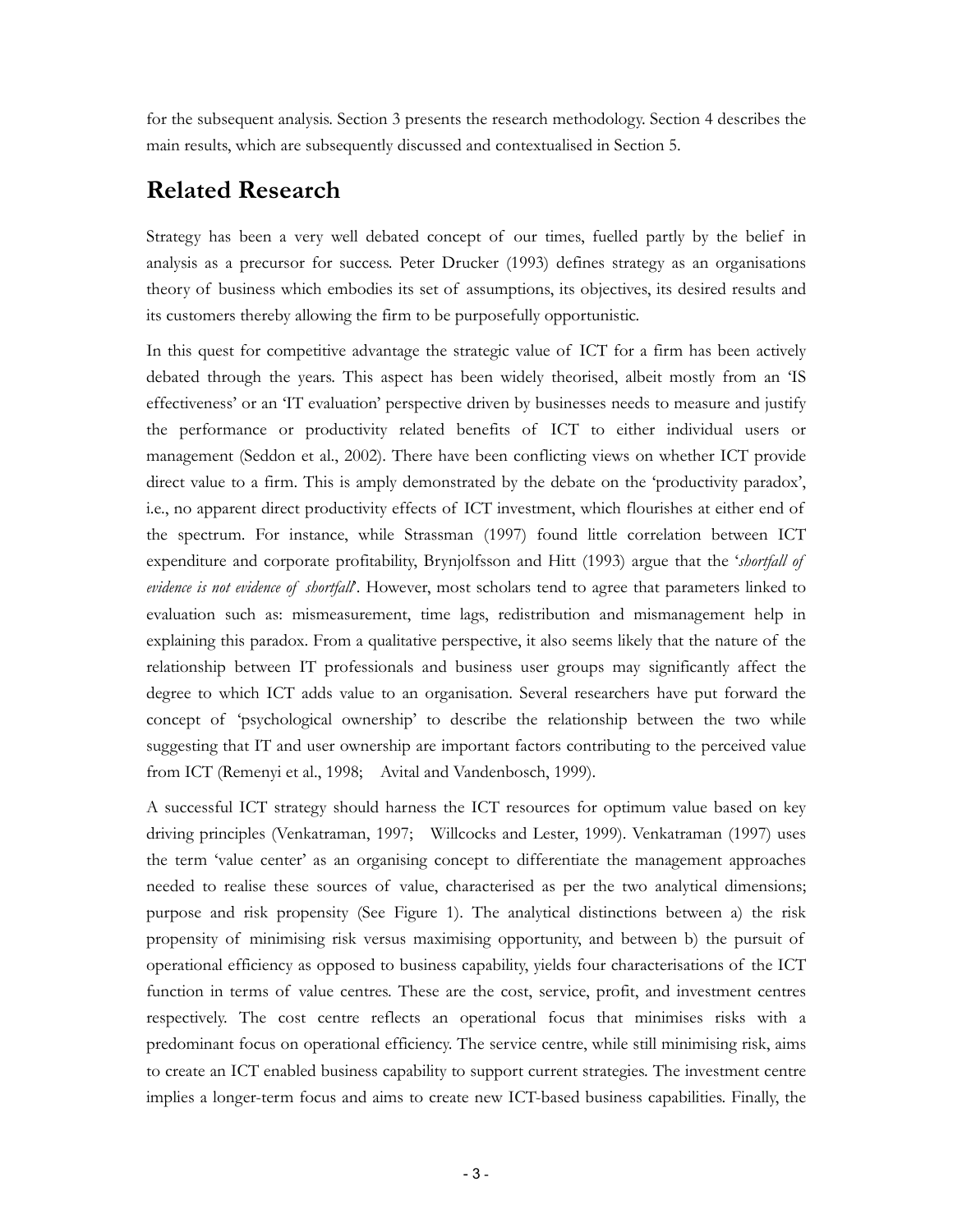profit centre is designed to deliver ICT services to the external marketplace to realise incremental revenue. Venkatraman (1997) argues that deriving optimum value from each value centre requires a *distinctive approach to managing the IT resources*, and importantly requires a *distinctive evaluation regime*. Thus the corporation should seek to balance the four sources of value, although it is understood that the relative emphasis on these values could change over time.



*Fig 1: Venkatraman's (1997) framework characterising the kinds of IT Value conceivable for Firms* 

While there exist many debates on strategy however it still remains bedded in confusion within firms, perhaps owing to confusions on what strategy actually is, the existence of a sheer profusion of approaches, methods and assumptions and finally the battle between analysis versus intuition. In this era of constant and unpredictable change we touch upon temporality and the approach to strategising within firms in particular here.

Strategy has strong temporal implications. While Mintzberg (1987) relates strategy to a firm's past pattern of organizational actions, its current position, and plan for the future, others, like Porter (1991) conceptualize strategy more dynamically as a flow or stream of organizational actions. Although temporality is a construct or variable that is fundamental to a variety of theories of organizational change and strategic planning, in virtually all these models time is assumed to be unproblematic, independent, 'out there' and 'unilinear' (Kavanagh and Araujo, 1995). Hidding (2001) surveys contemporary strategy literature based on a "control theory" view of strategy (Cyert, 1988). He reviews well known IT Strategy 'methods'(frameworks, concepts, models, theories) and classifies them as dynamic or static accordingly, if the inherent strategy logic incorporates 'speed of change' and/or 'competitive interaction characteristics' in explaining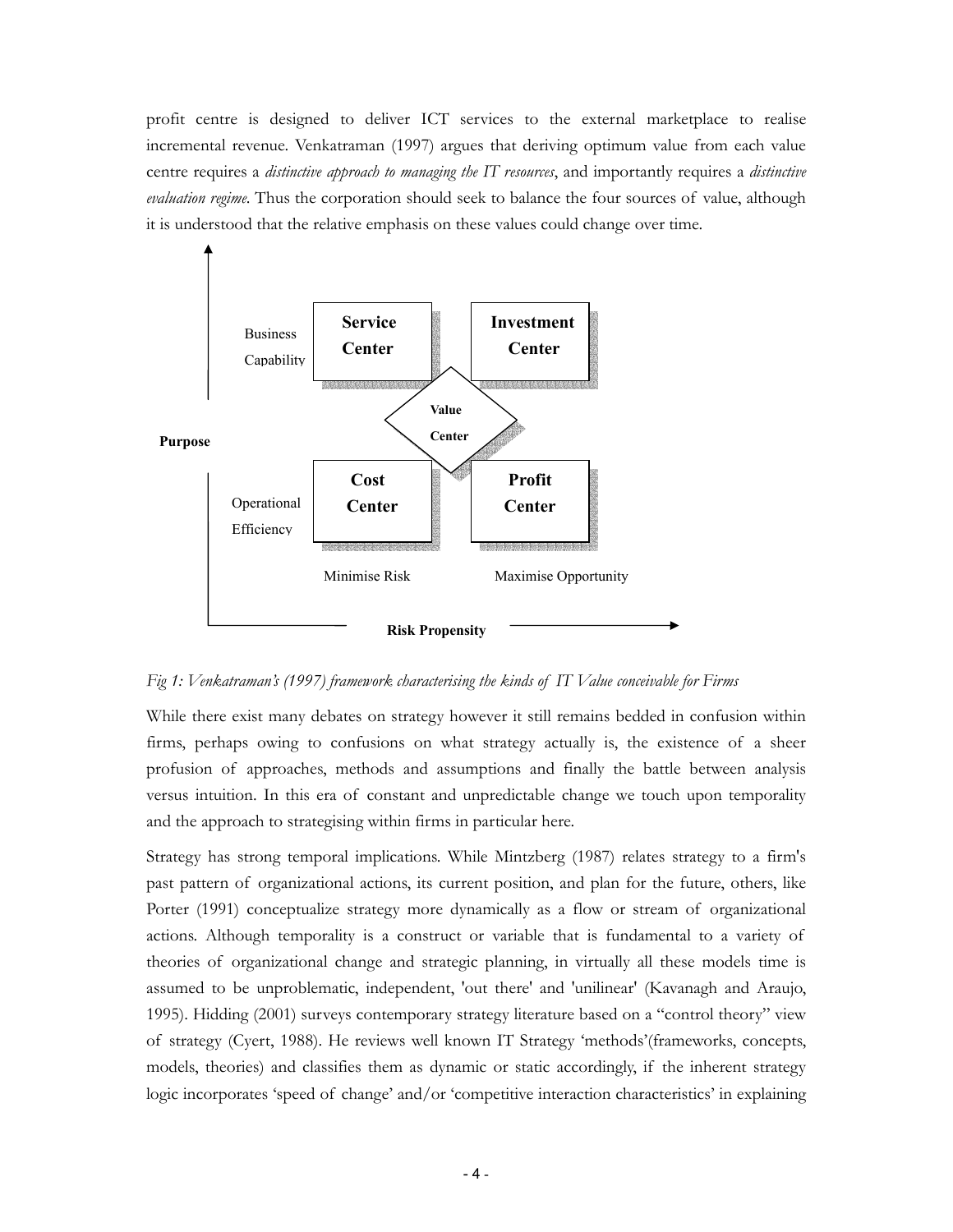how a firm can obtain a competitive advantage 'sustainable' for a certain period of time. Hidding (2001) explains how the Sustainability Analysis method addresses these concerns through the identification of key ecologies and adopting a product view of advantage for the firm. The three ecologies (long cycle, standard cycle and short cycle) embody the firm and its actors, and thus entail important differences in strategies and timelines for the firms to focus on while evolving strategic ICT applications and core IS capabilities.

With regard to the approach to formulating strategies within firms, the broader management literature often unveils the debate between the 'top-down' and 'bottom-up' approaches. For instance, while Ansoff (Ansoff, 1994) who first postulated strategic management described it initially as:

*"a comprehensive procedure which starts with a strategic diagnosis and guides a firm through a series of planned steps which culminate in new products, markets and technologies…"* 

Ciborra (2002) rejects this top-down perspective and instead argues that in order to escape from the paradox true strategic advantage must be based on capabilities that are imperfectly imitable, and that (p.31):

*"To avoid easy imitation, the quest for a strategic application must be based on such intangible, and even opaque, areas as organizational culture"* 

This in turn requires an organic bottom-up approach strategy method which focuses on actors engaged in situated "bricolage", and where developing a strategic information system is:

*"…much closer to prototyping and the deployment of end-user ingenuity than has so far been appreciated: most strategic applications have emerged out of plain hacking. The capacity to integrate unique ideas and practical design solutions at the end-user level turns out to be more important than the adoption of structured approaches."* 

Galliers & Newell (2002) attempt to bridge this divide by proposing a more inclusive framework for IS strategising. They stress a dual approach, which can be employed by firms as part of their information infrastructure strategy (socio-technical connotation). An *Exploration* approach (more bottom-up) which is inherently dynamic, open and emergent for example in promoting communities of practice and an *Exploitation* approach (more top-down) which represents the deliberate and codified dimension of using ICT in the form of rules and procedures.

# **Research Approach**

Our choice of the UK Financial Services sector as the focal point for this study was based on this sector's dependency on ICT in mediating key business practices as well as the high standing of the City of London. The UK Financial Services sector is one of the world's leading employing around 1 million people and with a net overseas earning in 2000 or around 5% of the UK Gross Domestic Product (DTI, 2002). The City of London, New York and Tokyo are the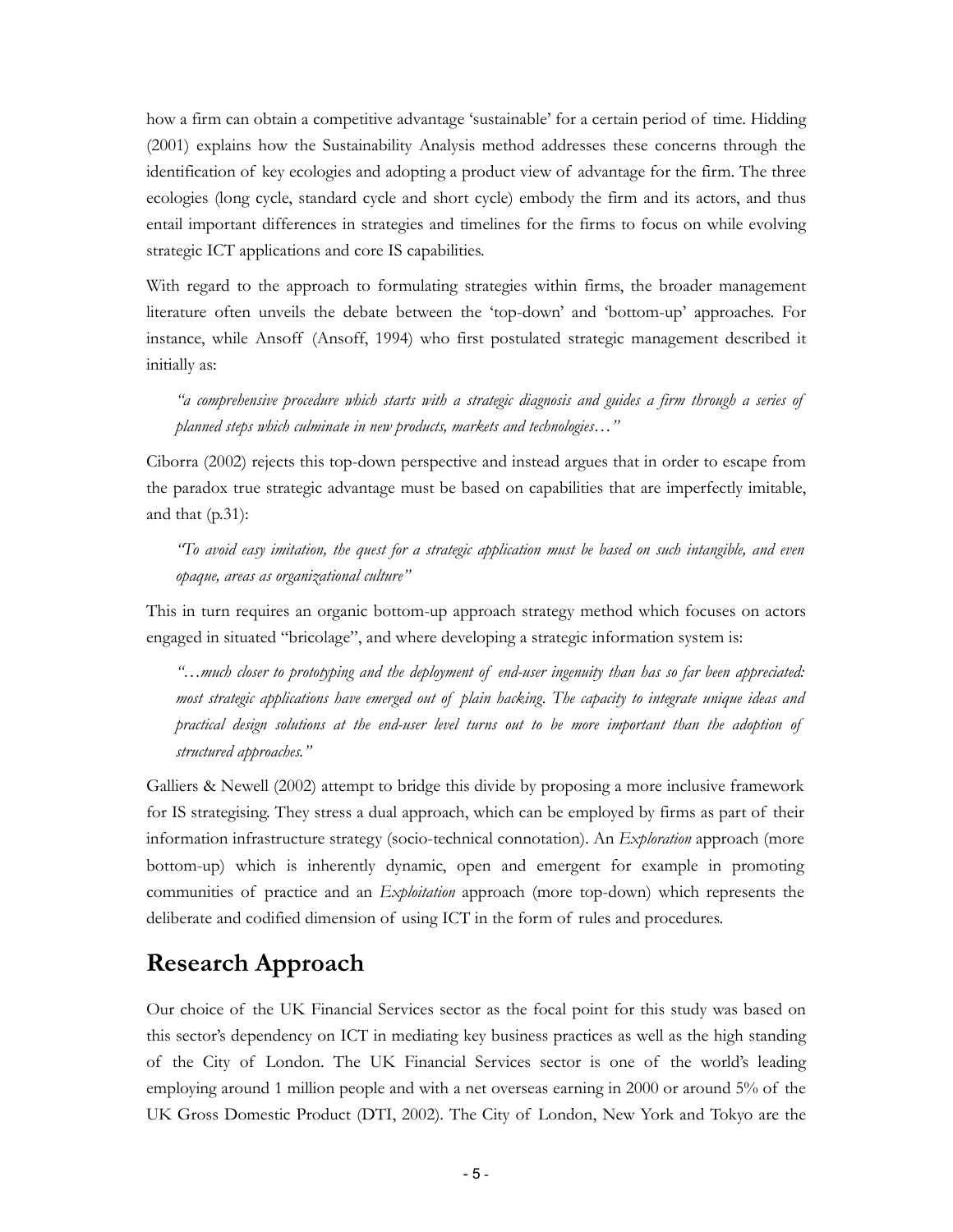world's three leading financial centres and London is the largest centre for many of the international financial markets. It was recently estimated that the UK's expenditure on ICT amounted to at least  $\hat{\ell}$  45 billion (€71 billion), and it is not uncommon for financial services organizations to devote more than 20% of their budget to ICT investment and operations (Willcocks and Lester, 1999). Moreover, recent years have seen significant changes on the landscape, for example the rise of Internet-based services, eBanking, eCRM, eProcess Integration (Straight Through Processing), consolidation, outsourcing and the emergence of new enterprises.

As the main research enquiry in this paper was concerned with Chief Information Officer (CIO) perceptions on ICT Strategy, the core of our research approach was comprised of a series of semi-structured qualitative interviews with CIOs (Patton, 1990). On the basis of a preliminary literature review, a set of interview questions was developed. These formed the basis for a series of feedback sessions with a steering group from the IS Strategy, Operations, and Business Development functions at SoftCo — a leading global software company employing several thousand systems developers, primarily developing mainframe-based enterprise systems. Continuous sparring with steering group members throughout the planning, design, data-collection and analysis activities of the study provided us with deep domain knowledge, helped refine our approach, and ensured the relevance of the research questions posed. The fieldwork design was directed at experienced Heads of ICT (we will in this paper refer to this role as CIO) within end-user financial services organisations. We, furthermore, included a number of independent ICT practitioners in order to serve as a further reference group for the study. These and the SoftCo experts were interviewed or participated in meetings discussing the research design and sample.

The identification and selection of interviewees was conducted in a systematic and rigorous fashion. We carefully selected a pool of 150 organisations to begin with and then narrowed down to 40 organisations, which had average annual turnovers of around  $\text{\textsterling}500$  million ( $\text{\textsterling}790$ ) million) and with reported ICT expenditures typically more than  $\ell$ 1 million (€1,6 million). The companies had more than 250 staff and a well-established ICT function. The CIO for each of these organisations was contacted by a letter requesting an interview. This first part of the selection process resulted in a sample of 30. CIOs tend to be extremely busy people, for whom unsolicited research interviews with fixed date and time can be quite difficult to organise and perhaps even justify. We, therefore, did expect a low response rate for the interview requests. Much to our surprise, the response rate was more than 50%, which was encouraging and suggested that the scope of enquiry of this research was perceived to be very relevant. Interviews and discussions were conducted with 10 respondents across 10 organisations, June to August' 2002. Table 1 lists the respondents. All interviews except one (a telephone interview) were conducted face to face, and the interview time varied from 45 minutes to 1 hour and 45 minutes. The interviews were transcribed and subjected to content analysis where precepts of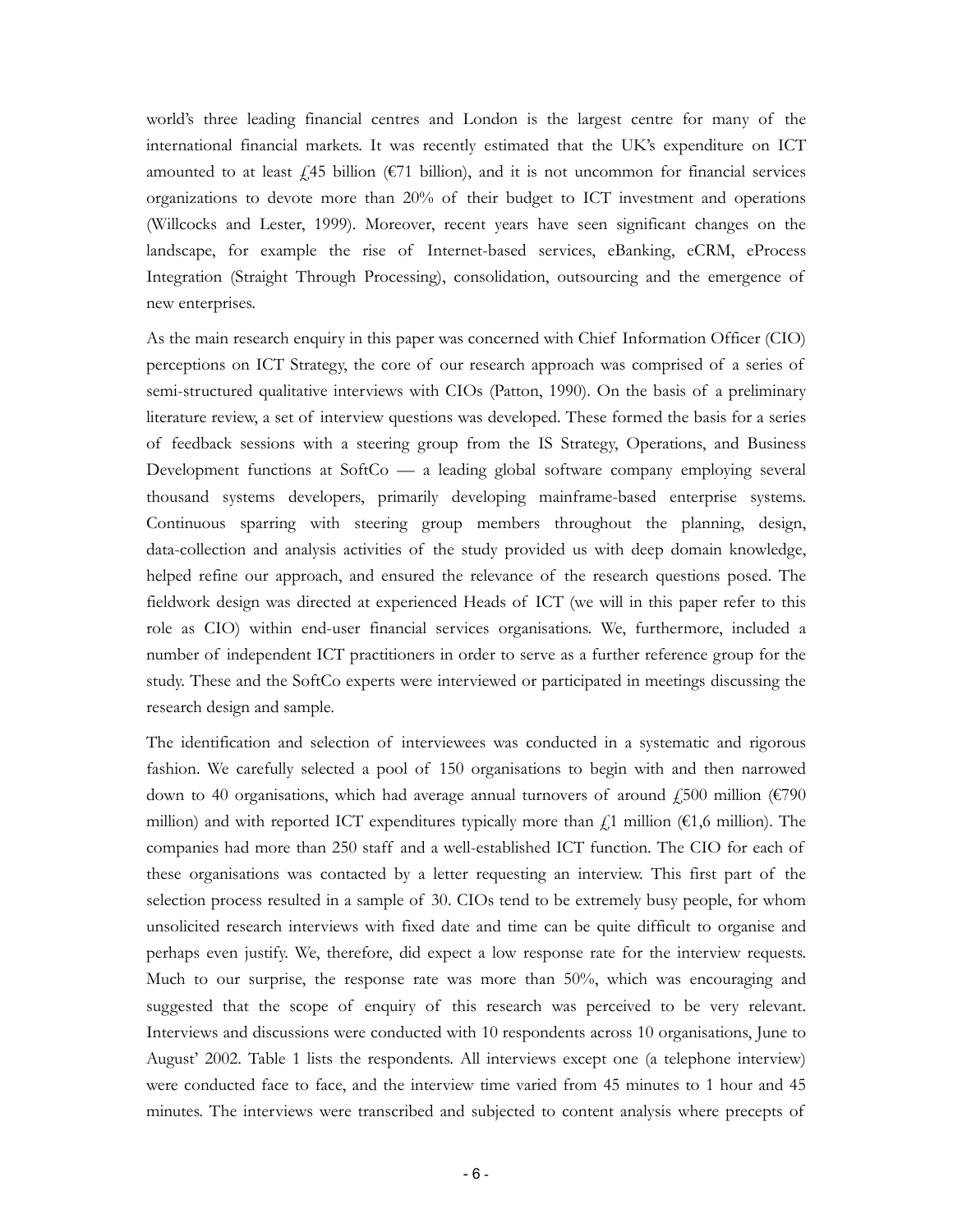intentional analysis were applied to the transcripts (Sanders, 1982). All organisations and individuals remain anonymous in the reporting of the results. Table 2 provides a summary analysis of responses from CIOs and representatives from the industry steering group. In the following sections, we present and discuss the basic themes investigated by means of an iterative dialogue between the responses received, and their implications in light of the broad literature on the research themes. While the validity of intentional analysis defies quantification, excerpts from the transcribed interviews have been freely included to help readers judge for them selves the validity of analysis.

### **Images Of Strategising**

The interview data provides us with a considerable insight as to how CIOs strategise regarding ICT, and we have summarised the main findings in Table 2. The following section will draw out some of the most interesting results in terms of the role of strategy, conceptualisation of ICT, and perceptions on managing ICT value.

#### **ICT Strategising is de-emphasising ICT**

One of the dominant perceptions was that technology itself had a relatively secondary role to play in the process of ICT strategising as compared to the role played by the user perspectives and business mandates. Given that we sought the opinions of executives responsible for technology in organisations that use technology extensively, we initially expected that the views expressed in this regard would be centred mainly on the opportunities and challenges associated with technologies while charting the organisations journey forward, however this was surprisingly not the case. As stated by CIO A , Z and G:

*"We have an IS Strategy, which doesn't talk of technology, but talks about our mandate, business drivers and the areas of initiatives."*(CIO A)

*"In most cases technology is never the issue…its how does it influence the business which is important."*  (CIO Z)

*"Whenever IT tends to front run the business, they usually get it wrong. Often technologists don't seem to be able to ask the right questions"* (CIO G)

The dot-com bust has brought the ICT function much closer to discussions on business development. CIOs seem to avoid making strategic decisions on their own, based mainly on technological opportunities. They see themselves as an integral part of the business with a focus on relationships and co-ownership. The business front is seen as the driver for ICT investment, and not the other way around. This is possibly a reaction to the techno-hype of the dot-com era. As argued by CIO G:

*"Technology relationship has changed in the last two years. We were transformers. We were off on our own.*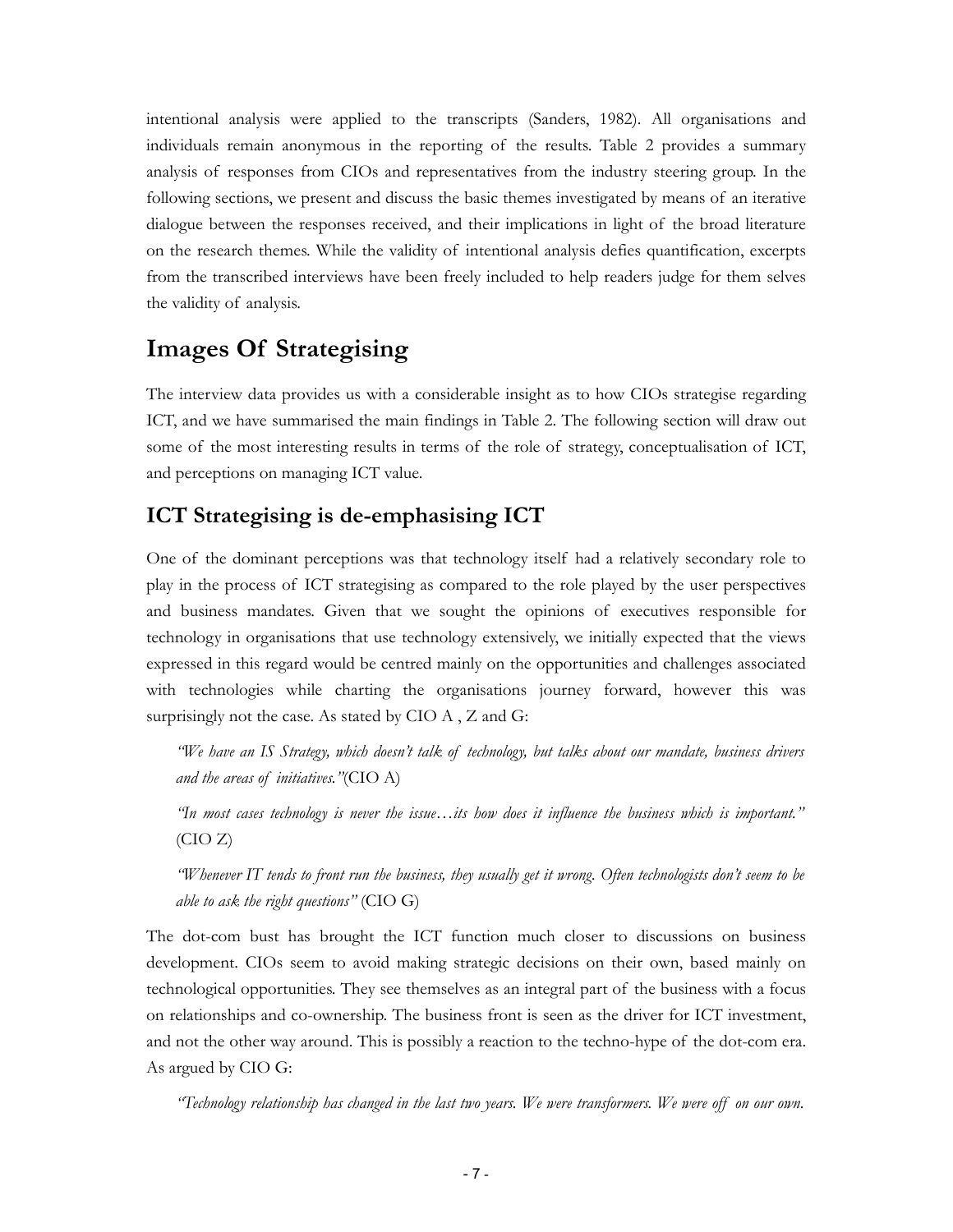*We were the chosen few. We were in great shape as long we had a Web Front end. Post-dot-com we became business partners again. And people said welcome coming back to our level. The partnerships are good now."* 

### **Conceptualisations of ICT**

When we asked CIOs how they would describe their ICT, we found two common patterns emerging from the descriptions across a majority of firms. Firstly, the notion of ICT as a 'horizontal', 'generic' infrastructure, which contained the hardware and software elements, related to ICT use. This was seen as supporting standard corporate functions such as administration, human resource management, data collection, and risk analysis. Secondly the notion of ICT as deeply interwoven with business processes, emphasising the highly complex customised mesh of user groups and technological properties. These points are illustrated for instance by CIO E, who said:

*"I would say that there are the generic systems and services …email, data storage and management, networks which are used extensively directly or indirectly by everyone in the organisation…beyond that you get into systems specific to user lines…systems that target our marketing and customer facing areas. The systems across each line are quite different…in some cases even within the same line but across different geographies are quite different."* 

However, in both these descriptions we observe a marked shift from the traditionally dominant technological properties based perspective that focused on managing the development of specific, dedicated strategic applications to a more holistic use based perspective of ICT. This reflects, amongst others, the shifts in ICT challenges over the past decades, from emphasising the development of bespoke systems towards the use of technology (Dahlbom, 1996). We can view the change as a shift in the nature of ICT development from a bespoke process, to a commodification of products and services (Quintas, 1994; Sørensen and Cornford, Forthcoming). These interconnected products and services are now being related to business processes and together constitute enterprise infrastructures (Hanseth, 2000).

This suggests that information age professionals increasingly need to develop another set of skills in addition to the technical one. These 'value skills' as they are called, are needed to support professionals in connecting with customers and internal stakeholders (Denning and Dunham, 2001). Indeed it was interesting to note how this was manifested across the respondents surveyed. Contrary to what could be expected, the CIO's themselves came from very diverse and multidisciplinary backgrounds spanning Biochemistry, Finance, Economics and Technology.

### **Rise of the Infrastructure**

While the predominantly expressed notion of technology as an infrastructure supporting business processes might seem to imply that ICT is not considered core to the business, but rather as an added support. However, the interviewees clearly express that the real value of ICT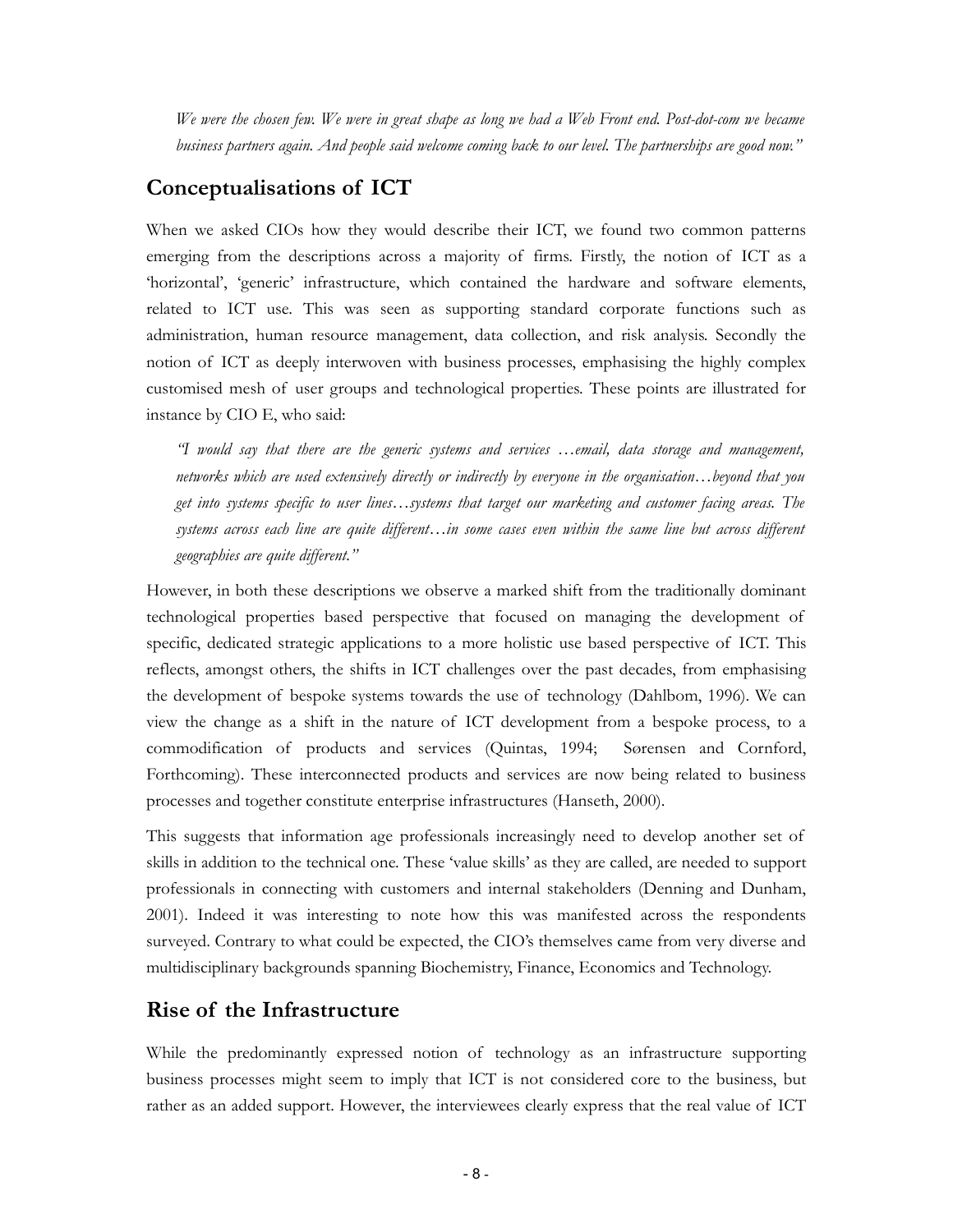is in providing a robust enabling platform, a central core around which users changing information and infrastructural needs can be actively supported. And while managing ICT for this value is crucial, at the same time it is quite difficult. As CIO E reflected:

*Infrastructure is both a commonality and a facilitator. Makes sense to manage it very well and at low costs. There's a hidden value in getting it right, if you don't, its competitive disadvantage. It's an intrinsic part of an organisation now. Things like Web, Email and Connectivity. It's taken for granted, and very difficult to justify.* 

The emphasis on open and flexible corporate infrastructures is perhaps sign-of-the-times. The rapidly moving financial sector must provide open and flexible infrastructures supporting improvisation. There is a need for the support of flexible working. This implies that embedding business procedures into technological arrangements as often done earlier in the quest for the 'killer applications', can create barriers for future flexible change. Latour (1991) argues that "technology is the social made durable". In fact when we conceive of technology as an enabling infrastructure we implicitly acknowledge that technology has limits and that it can lead to unintended consequences. In this respect, the provision of for example video conference technology, as reported by CIO A, did not stipulate behaviour, only provided opportunities. The company's Finance department suggested introducing video conferencing across 11 of its 30 offices worldwide with the objective of reducing travel costs by a quarter. However, the implementation of video conferencing technology realised only very trivial travel cost savings. This is possibly due to the fact that people still wanted to travel and that the technology was not empowered to mandate that people change their behaviour and travel less. One of the implications of ICT when expressed as infrastructures is that users expect simplicity, ubiquity of complex services, and yet take them for granted. CIO G argued:

*"…at its heart technology has a lot of moving parts and trying to quantify and analyse the overall impacts is very tough. Especially for people who don't understand why it's so complicated. For them its dial tone... desktop dial tone and there's no difference between accessing your systems or picking up the phone."* 

We observed that respondents perceived the firm's ICT infrastructure capability as crucial for its sustained competitive advantage. Indeed Broadbent et al. (1999) noted that ICT infrastructure expenditures accounted for over 58 percent of the organization's ICT budget, and were growing at 11 percent annually. An adaptive IS infrastructure enables flexibility, supports mass customization and quicker time to market, particularly important for firms in hyper competitive industries and for those with multiple business units or geographically dispersed operations.

#### **Strategy is Dead: First or Second Mover Advantage?**

There was as if a common message to the general question on how CIOs perceived the role of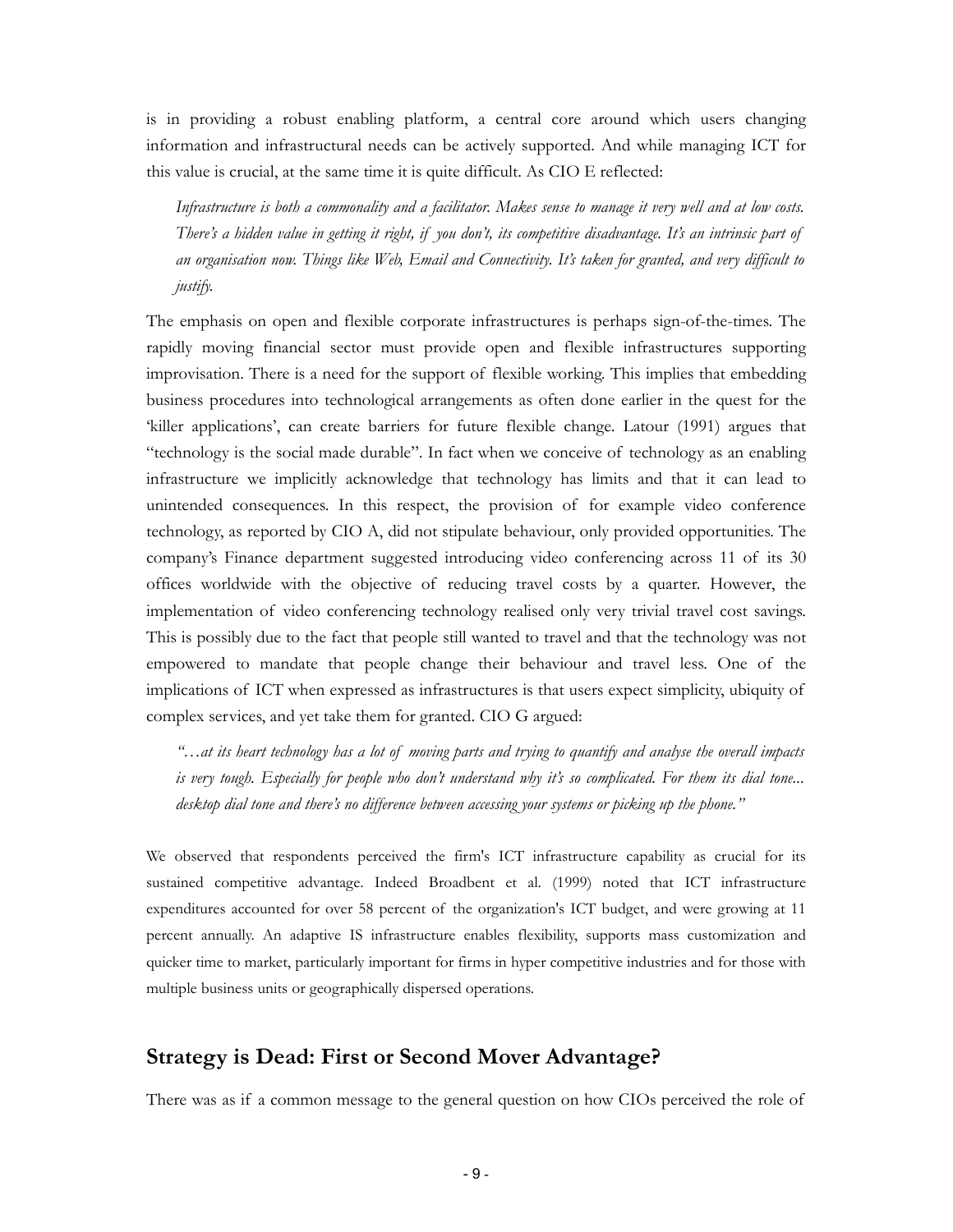ICT strategy in their organisations. Possibly summarised best by the following comment by CIO G, who might be alluding to the dot-com bust:

*"Strategy is not a very strategic term now. Strategy sort of died around April last year for a lot of us, it's more of cost reductions."* 

In an era of constant and unpredictable change, the practical usefulness of strategy is being increasingly and loudly questioned. The traditional view that strategy is concerned with making 'planned' predictions based on 'effective analyses' seems to have evaporated. Moreover the immense belief in the strategic value of ICT led business investments has diminished and the resultant time frame for ICT investment payback has been greatly reduced. As argued by CIO D:

*"That's the ideal world* [that strategy is long-term]*. In the real world it's a different story. In Financial Services, business changes very quickly. If you think of a 5 year strategy at our front office, they'll probably laugh. It's no more than 3 months!"* 

With a dramatically shortened outlook and with shorter and shorter technology life cycles, organisations may be finding themselves in increasingly difficult situations coupled with pressures to innovate fast, but incrementally. This has strong implications on the whole issue of first versus second mover advantage. As argued by CIO E:

*"We are reasonably conservative and content with regards to our approach to technology. What we believe is we can watch the trends and see how they develop. We don't have a screaming need to be 1<sup>st</sup>, if we can be a close 2nd or 3rd on things that matter to us - that's perfect. […] This is because most of the hype around technology in the last decade hasn't delivered. We are therefore not looking at 'acts of faith' which you might say you are under pressure to do, since a lot of the competition is doing it. However our approach is let's see if that delivery occurs and if it does then to be in a position to replicate it fast enough."* 

This quote is in strong contrast to the views expressed by many academics in the middle of the dot-com boom. Whereas the dot-com book dictated that first mover advantage (often associated with higher-risk acts of faith) was everything, the low-risk innovation strategy is more contextually determined. And though 'holy grail' technologies such as Knowledge Management and Customer Relations Management systems are marketed aggressively by consultancies and service providers, they are not automatic choices even within such large organisations who possess significant spending power. As two of the CIOs said:

*"We are not clear as to how systems fit in between the relationships with our clients?"* 

*"Most promises about KM haven't really been delivered? We would like to watch it more clearly."* 

### **Discussion**

This paper attempted to explore *how do CIOs strategise while coping with the ever increasing ubiquity and*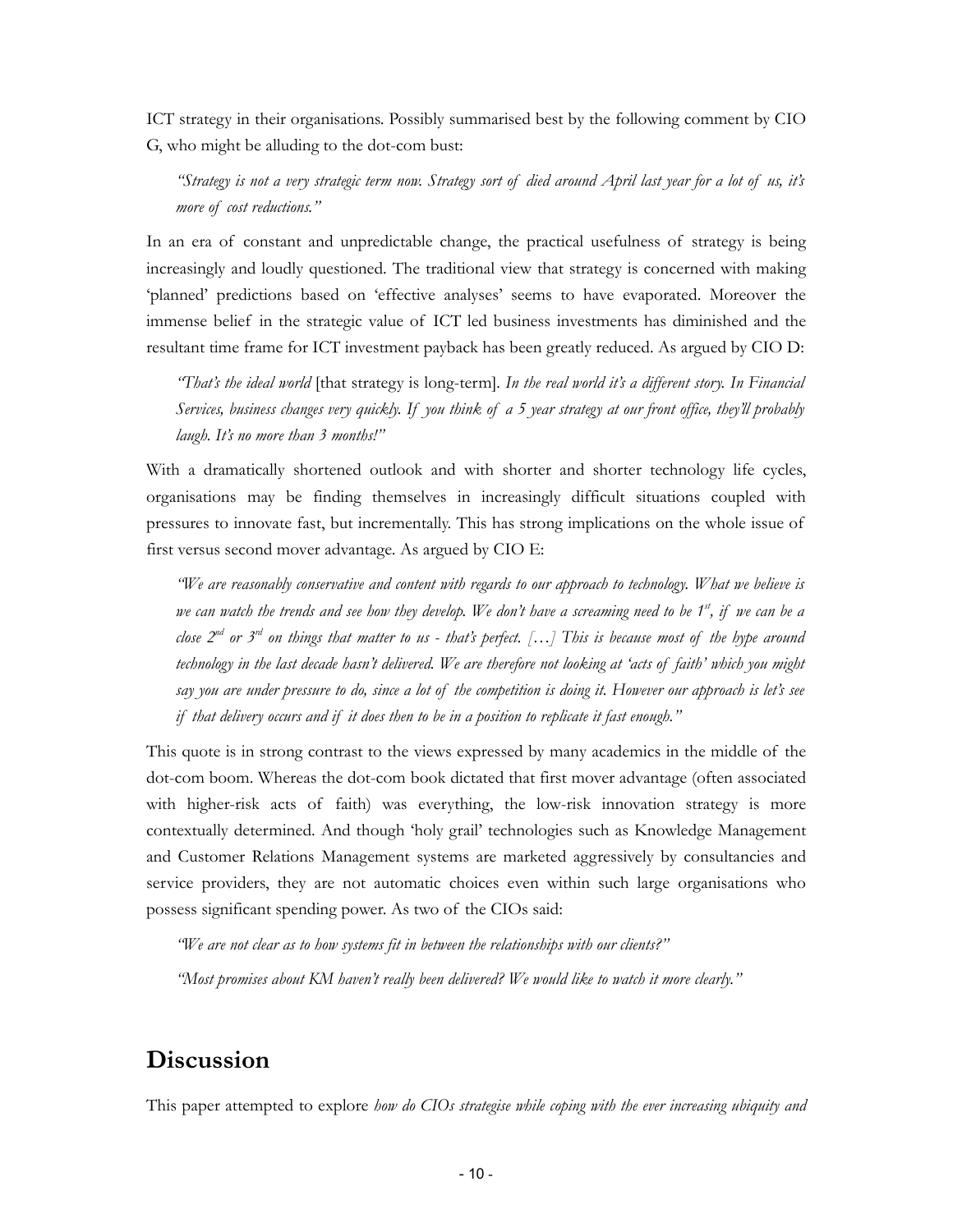*complexity of ICT on the one hand and hyper business pressures on the other?* We did not of course get a completely unified message, but there was still a surprising agreement on some key areas across organisations. The study provided one more view into the post dot-com world, where widespread technology led acts of faith have been replaced by careful incremental ICT investment processes.

While at a business level the value of ICT emerges from its ability in enabling business processes to be conducted more reliably, faster, with lower costs, providing information for better decision making, increasing revenues and so forth. However, if we adopt this 'proxy-view' of technology (Orlikowski and Iacono, 2001) in explaining perceptions of ICT value while relating it to Venkatraman's (1997) four categories of ICT value centers, we find that respondent perceptions concur with the view of ICT as minimising risk as opposed to maximising business opportunity. The value of ICT was perceived as primarily in optimising operational efficiency, i.e., a cost center, and in incrementally enhancing business capabilities, i.e., as a service centre. There were virtually no views expressed purporting the need for engaging in higher risk ICT investments that maximised opportunities, i.e., the view of the ICT investment as a profit or an investment centre, something perceived traditionally more strategic (Venkatraman, 1997). Although the distinction between the four value centres is analytical, implying that in any organisation a combination of all four centres are present at any time, however in actual situations there are bound to be dominant centres that reflect the strategic image of the organisation.

The simplistic capitalist doctrine implies that markets are built on the assumption of discontinuity and encourage new entrants to produce superior results and deliver value by remorselessly replacing weak performers that consume wealth. This fits well with the notion of IT strategising as a process by which investments in specific 'killer' applications with a clear purpose in sync with the technology vision are made, which allow the organisation to proactively traverse unexplored territory. How can we then make sense of the strategic imagery displayed by CIOs with executive powers to strategise, who seemed to focus on a much less proactive and risky role for ICT investment? Does this imply, as the title states, the death of strategy? What does strategy mean for these organisations and in what form does it exist? What can we learn about the whole issue of ICT strategising from this research?

One of the key lessons to be learnt must be that the whole issue of strategy and strategising is highly contextual and changes with a shift in the surrounding technological paradigm. The top-down notion of strategy implying proactive decision-making based on solid principles and methodologies stipulating strategic action was accentuated by the dot-com era. This was because the dot-com boom was very much informed by the strong belief in the radical power of good technology ideas. So much so that at the height of the boom, entrepreneurs not only set up companies, but also started incubator companies for the explicit purpose of mass-producing ideas, which in turn would lead to the mass-production of incubated companies, each with their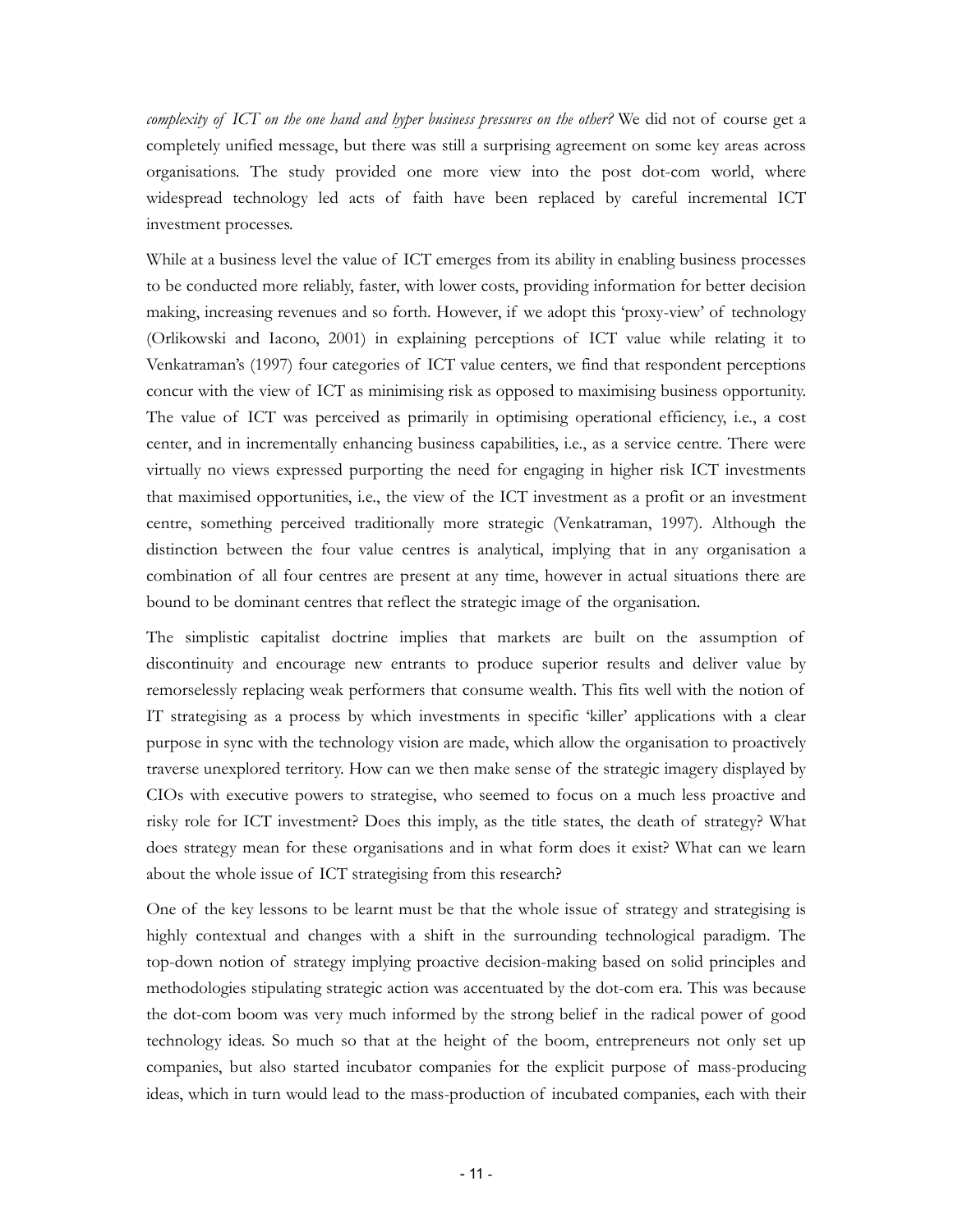own strategic idea. Strategy is not dead; it is just assuming new forms under the influence of the prevailing context of a bear market and organisational backlashes caused by too many broken technology promises. Indeed when the future could be expected to follow neat and linear patterns, strategy had a clear place in the order of things. Now that the neatness has been upset, new and broader perspectives on strategy are necessary.

While Feeny and Ives (1997) argue strongly that that only the adoption of radical new business ideas can lead to business value, else we may be overtly focussing too much on operating an existing idea a bit more efficiently. However, the CIOs we interviewed expressed a clear intent for ICT investments to be incremental, user driven and open. Strategising now seems to be a more bottom-up short-term yet continuous organic activity focused on optimising organisational operations closely coordinated with users, and having to do with cultivating infrastructures, paradoxically the ones most difficult to value the strategic importance of (Dahlbom, 2000; Hanseth, 2000). This approach matches Ciborra's (2002) call for strategising based on improvised recombining of organisational capabilities and technological possibilities from a platform of capabilities and possibilities. These maybe the right conditions to deal with the seemingly opposing yet concurrent requirements of low cost, flexibility and competitive advantage. This apparent widespread shift in strategic approach doesn't necessarily imply a widespread conscious rational shift in the thinking of various stakeholders instead supports the viewpoint that markets are inherently irrational and infectious. We found that rather than each community working aggressively towards the most efficient outcome, much like Goldratt's (1992), 'Local Optimas', market communities are instead working towards digging themselves niches which happen to be fixated with cost containment and operations now. They are not engaged in pure competition and not interested in guessing what the customers want but rather acting purely in self interest based on close and constant observation of each others and mimicking them as  $2<sup>nd</sup>$  movers. (White, 1981). This attempt to be in harmony with each other probably mitigates the effects of the turbulence which the environment inflicts on them.

Thus we do not suggest at all, that it is only during good times that CIOs should invest for the long term and focus on innovation. There is far too much uncertainty in the 'short term ecology' of Financial Services to do that. In fact if the end goal is to create value, then the quest for innovation needs to proceed in good economies and bad. However while it is important to to take advantage of socio-demographic changes, significant discontinuities or new technologies, but creating successful businesses takes more than the ability to predict the future, and that is the ability to redefine the present. Strategy therefore needs to come closer to reality and move away from the self increasing loop of data and analysis. It needs to be a continuous process- a dialog rather than a monolog. Experimentation, hedging and betting were always there, it is just that now they are focussed on generic safe technologies versus specific risky ones. There is an implicit distinction between the low-risk provision of infrastructures enabling incremental change of existing practices, and high-risk provision of dedicated strategic applications offering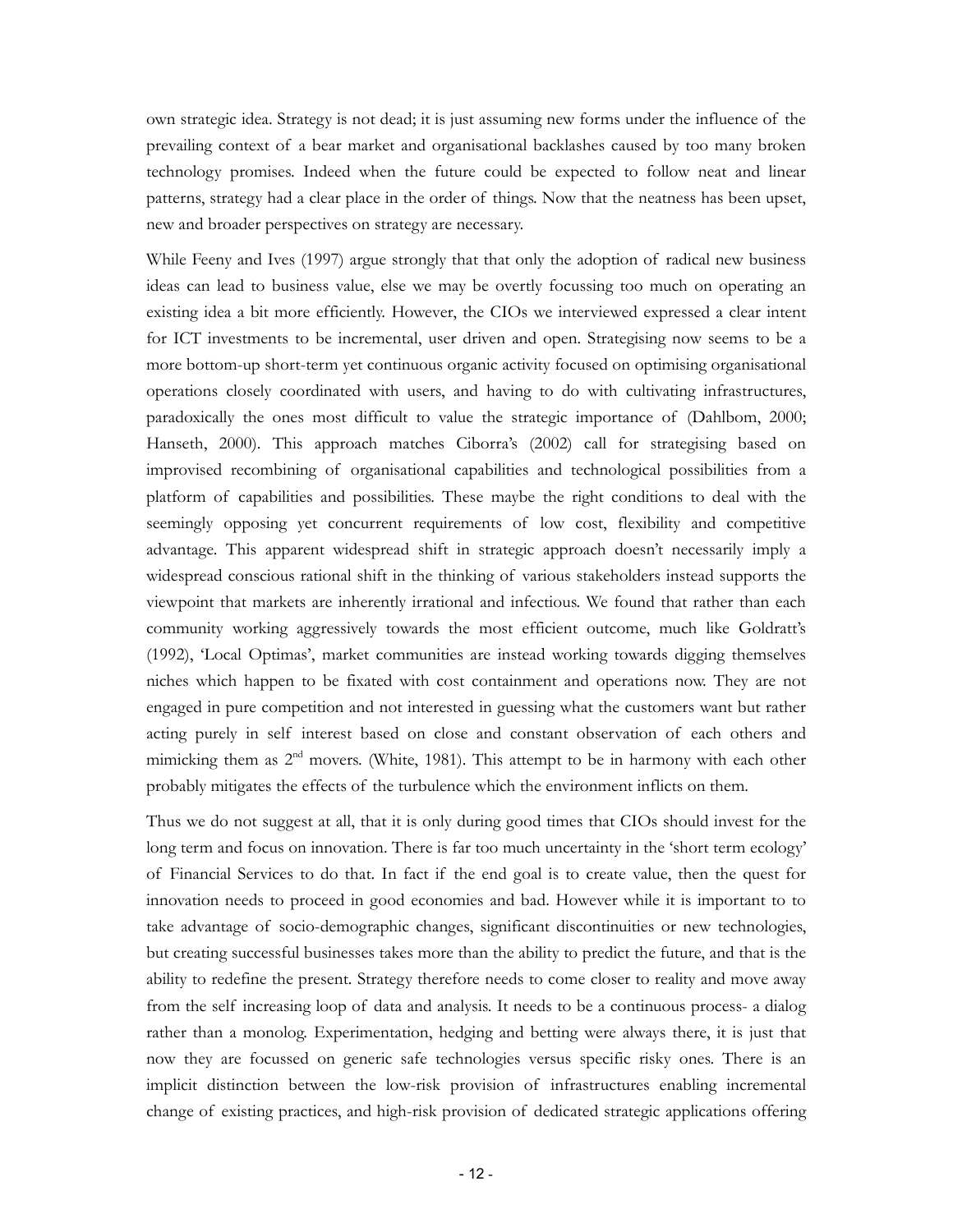the potential for radical change. Perhaps there is realisation, that linking technology and business is a journey and not an event.

|                           | <b>FIRM INFORMATION</b>                                                                                                                                                                                                                                                                                                                                              | <b>RESPONDENT INFORMATION</b>                                                                                                                    |  |
|---------------------------|----------------------------------------------------------------------------------------------------------------------------------------------------------------------------------------------------------------------------------------------------------------------------------------------------------------------------------------------------------------------|--------------------------------------------------------------------------------------------------------------------------------------------------|--|
| Identifie                 | <b>Category/ Main Business Area/ Key Figures</b>                                                                                                                                                                                                                                                                                                                     | <b>Designation/ Background/ Roles</b>                                                                                                            |  |
| A(m)<br>Firm              | Project Financing for banks, industries and businesses. Support<br>End User privatisation, restructuring and raising capital<br>- > 25 Countries, 20 Billion Euros Capital                                                                                                                                                                                           | IT Director. > 20 yrs Experience<br>BioChemist(Phd), Business Management, Technical<br>Software Dev/ Quality Mgr/ Project Mgr/Strategic Planning |  |
| <b>B</b> (m)<br>Firm      | Regulatory, Analysis, Coordination with Financial Institutions<br>End User - Stability of Financial Systems- Domestic & International<br>Maintainging Integrity & Value of Currency/ Effectiveness of Fin Sys.                                                                                                                                                       | Head-Management Services(UK), > 15 yrs experience<br>Economist<br>Economic Forecasting/ Fin. Mkts/ Security Settlement                           |  |
| C(m)<br>Firm              | Leading Stock Exchange<br>End User - Company Services, Trading Services, Trading Environment &<br>Information Services through >100,000 installed terminals in over 100<br>countries worldwide, Markets Regulation                                                                                                                                                   | -Head IT Operations, > 20 yrs experience<br>-Technical<br>-Software Dev/ Programme Mgmt/ Consulting/ Managing<br>Operational Relationships       |  |
| D(m)<br>Firm              | Corp. & Markets, Real Estate Finance, Wealth Mgmt & Retail Banking<br>End User One of the largest Banks in Europe. With > 50000 employees<br>> 2,000 branch offices and over multiple million customers,                                                                                                                                                             | Head of Systems, > 20 yrs experience<br>- Technical/ Computing<br>Software Dev/ Project Mgmt/ Pensions& Insurance                                |  |
| E (m)<br>End User<br>Firm | -Corporate and resource banking, treasury, investment banking,<br>fund management, private banking and trust services<br>-amongst the world's largest privately-owned banks, > 30 countries                                                                                                                                                                          | Group Head of Information Systems, > 20 yrs experience<br>- Technical<br>Group Director/ Expert Advisor to EC/ Strategy/Implemtn                 |  |
| F(m)<br>Firm              | One the Worlds Leading Relnsurer, also in Primary Insurance, Asset<br>End User Management and other Financial Services<br>60 Locations Worldwide, > 5000 Employees. (study at UK Life Branch)                                                                                                                                                                        | -Head IT Operations, > 22 yrs experience<br>-IT & Finance(Insurance)<br>Business Support/ Bus. Planning/ IT                                      |  |
| G(m)<br>Firm              | One of the worlds largest Asset Management Co's, with £500 Billion<br>End User -funds in mgmt., for prestigious clients. Eg More than 50% of UK FTSE<br>3300 employees across 19 countries                                                                                                                                                                           | <b>CTO</b><br><b>Business &amp; Strategy</b><br>IB/ Technologist/ Group Head E-Technology/Dot Coms                                               |  |
| X(m)                      | Group Dir. Global Supplier of IT & Communications Support Services, ex Founder & Executive Chairman of CMG,<br>Independ ex Deputy Chairman FI Group PLC, Founder President UK & European Computing Services Associations.<br>Practition > 45 yrs experience pan Europe, USA, UK                                                                                      |                                                                                                                                                  |  |
| Y(f)                      | Director IT Strategic Consultancy, Start up member-Specialist Software Company, ex IS Director large Telecom<br>Independ Company, ex IS Manager very large Food Processing Firm. > 26 yrs experience across Strategy, Programme Mgmt,<br>Practition Budgetary Mgmt, Customer Service, Exploiting IT, Process Re-engineering. Phd Mathematics                         |                                                                                                                                                  |  |
| Z(m)<br>Independe         | ex IT Director UK's Largest Retailer(Food) & also non food, worldwide 979 stores, 260,000 employees, across 10 markets.<br>Turnover 23 Billion £. Also into Personal Finance= 2.5 Million Customer Accounts. Set up one of the worlds most<br>Practition advanced On-line Grocery stores. > 35 yrs experience with Managing IT, System Dev etc. Computing Background |                                                                                                                                                  |  |

**Table 1: Respondent Profiles**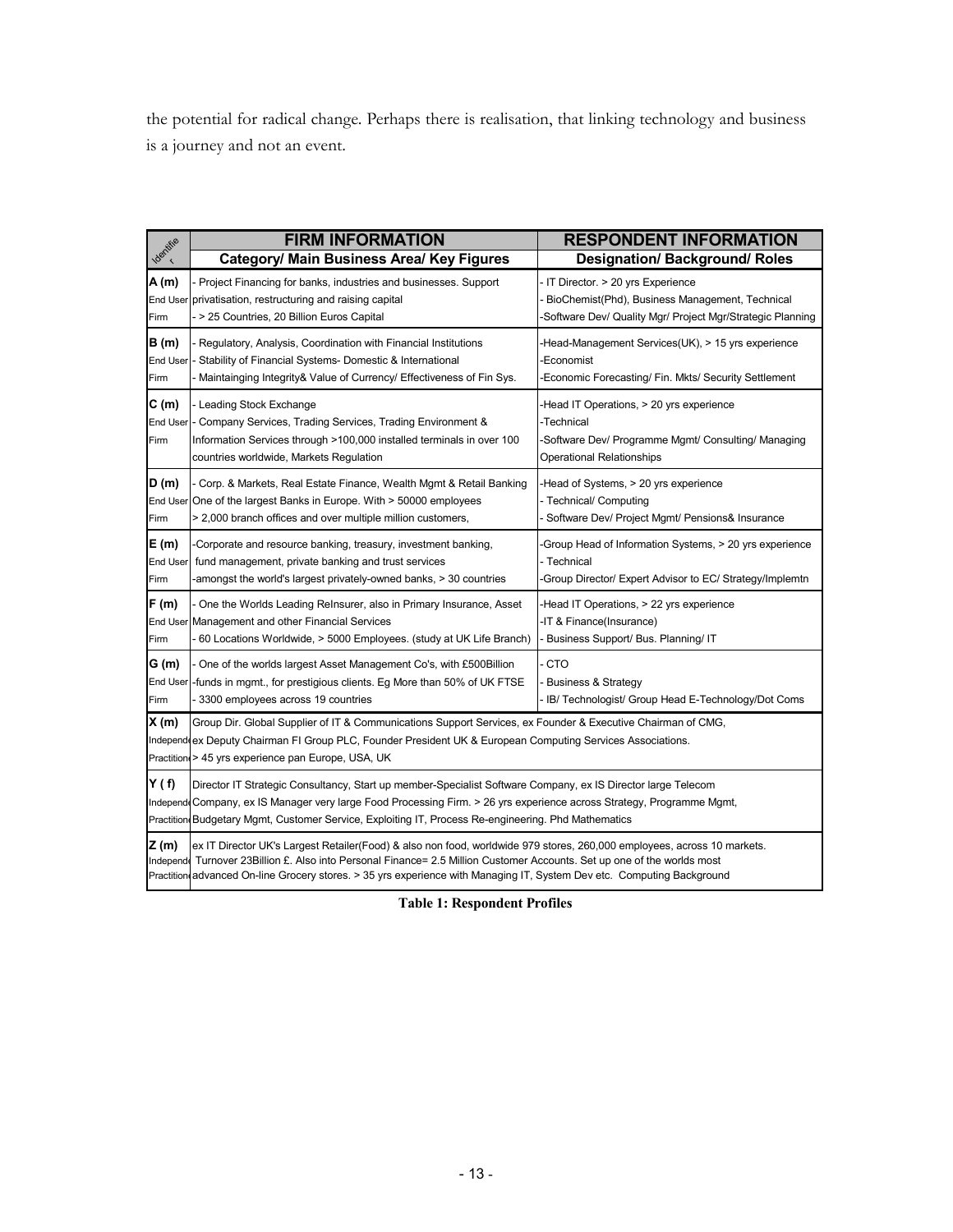| dentified                           | <b>Description of ICT</b>                                                                                                                                                                                                                                                                                                                                      | <b>Management Approach to ICT</b>                                                                                                                                                                                                                                                                                                                                                                                                                                                                                        |
|-------------------------------------|----------------------------------------------------------------------------------------------------------------------------------------------------------------------------------------------------------------------------------------------------------------------------------------------------------------------------------------------------------------|--------------------------------------------------------------------------------------------------------------------------------------------------------------------------------------------------------------------------------------------------------------------------------------------------------------------------------------------------------------------------------------------------------------------------------------------------------------------------------------------------------------------------|
|                                     | Diversity of Services/User Roles Supported                                                                                                                                                                                                                                                                                                                     | ICT Value, Strategy, Assessment & Articulation                                                                                                                                                                                                                                                                                                                                                                                                                                                                           |
| End<br>User<br>Firm                 | - Technical eg: Client Server Technologies, MIS, Data<br>A (m) Warehousing. Generally in terms of capability of Systems<br>User Roles/ Tasks well defined. However a transition<br>was observed with the maturation of Business.<br>Services mainly Networking, Computational, Adaptive                                                                        | Mainly Cost Center(Operational, reduce Risk)<br>Service Center (supporting business mandate & strategy)<br>- Monthly report based on simplified Balanced Scorecard approach<br>Fuzzymix of Financial & People figures. ROI & Business Case<br>argument for new projects at personal level(relationship based)<br>- No continous 'life cycle' evaluation approach. Only at beginning &<br>end  but not fed through any process to make value visible.                                                                     |
| <b>B</b> (m)<br>End<br>User<br>Firm | - Characterised by '4 focii of IT use' across business lines<br>Supporting KW's, Financial mkts, Payment systems,<br>central services & adminstrative supporting functions<br>User Roles/Tasks mainly well defined<br>- Services Computational, Adaptive, Networking                                                                                           | Mainly Cost Centre(maintaining & running Critical systems)<br>Service Centre-enabling Bus Change(remodel bus. Processes)<br>Benefits & Judgement focussed. Opportunity Costs & Risk<br>Averseness consideration: Operational, Financial, Reputation<br>Cross sectional team IT, Finance, Business Groups decide for new.<br>- Review of Time, Cost, Benefits for new initiatives at start, quarter<br>& end. No optimisation. For big projects 'Benefits Delivery Mgr'                                                   |
| C(m)<br>End<br>User<br>Firm         | - Characterised across business lines: Trading Sys, Info.<br>Distribution Sys, Regulatory News Sys, Mkt Surveillance<br>Downstream & Support systems<br>-User Roles/tasks: described in terms of Internal users,<br>operational users & external users for whom regts change<br>Services mainly Computational, Networking                                      | Cost & Service Center (IT Operations outsourced as a partnership)<br>Managing delivery of services, relationships (SLA's) to support bus.<br>- Benefits articulated in financial terms, based on CBA reports<br>everything quantifiable' approach, link transactions to opportunity<br>costs, customer satisfaction etc<br>- evaluation predominantly at beginning, though the 'content' of<br>projects in terms of meeting user needs is gauged at the end also.                                                        |
| D (m)<br>End<br>User<br>Firm        | Description in terms of Architectures: Front, Back &<br>Middle office & the applications lying within each layer.<br>user roles described in terms of Product groups<br>Services mainly computational, Networking                                                                                                                                              | Cost & Service Center( Providing stable platforms upon which<br>Applications supporting business be 'bolted' (IT Insourced here)<br>supporting businesses can be 'bolted' on.<br>- Articulate value in terms of KPI(key performance indicators)<br>which have been agreed with different User Depts. Through SLA's<br>- CBA approach supplemented with Project Assessment methods<br>- Evaluation done regularly, ongoing basis by capturing process<br>parameters (eg customer call handling data) matching it to KPI's |
| E (m)<br>End<br>User<br>Firm        | as Business service sys. & Infrastructure service sys,<br>which are generic & interact with all business lines:<br>treasury banking, investment banking<br>Services mainly networking, adaptive, computational                                                                                                                                                 | - Cost, Service & Investment Center (Delivery & operation of services,<br>understanding requirements, managing risk, provide comp. Adv.<br>- simple CBA approach(costs & revenue focussed), also looking<br>at opportunity costs, technical & operational risks<br>- new projects look at proof of concept (testing)<br>- review of projects done to see implementation against time, cost<br>& benefits but not all components evaluated.                                                                               |
| ի- (m)<br>End<br>User<br>Firm       | characterised as according to different group businesses<br>also whether systems are third party or developed in-house,<br>client server architecture & technical description also<br>Services mainly computational, networking                                                                                                                                | Cost Center(It's a backoffice function/infrastructure)<br>-earlier based on CBA, now monthly reporting in terms of<br>depicting ' control'<br>New projects consider opportunity costs & act of faith type-qualitat.                                                                                                                                                                                                                                                                                                      |
| G (m) <br>End<br>User<br>Firm       | - in terms of 'vertical business lines' such as client facing<br>division, investing platforms, operational platform, and<br>at the bottom is 'horizontal common services'<br>- user roles/tasks: described as users of executiveware,<br>customerware, trading related & operational. Tasks to do<br>with managing relationships & changing requirements also | - Cost, Investment & Service Center (provide world class tech.<br>service ideas to the businesses to enable profit maximisation.)<br>- Technology Portfolio method, well defined and reviewed at<br>regular intervals.<br>- each portfolio governed by separate set of qualitative rules<br>- cross functional team evaluate business cases.<br>- tendency to take average & compare with Benchmarks for<br>evaluation                                                                                                   |
| X, Y<br>z<br>Independ<br>Practitio  | ΝA<br>Note: Summary for respondents X, Y have been<br>excluded to avoid redundancy as they<br>were quite similar to Z                                                                                                                                                                                                                                          | Cost, Service & Investment Center (Operations, Opportunities)<br>- 'Factory' approach to operational elements, otherwise a Returns<br>based approach which is tied in with Finance dept.<br>- For new Proj. often 'capture' & present what customers are saying                                                                                                                                                                                                                                                          |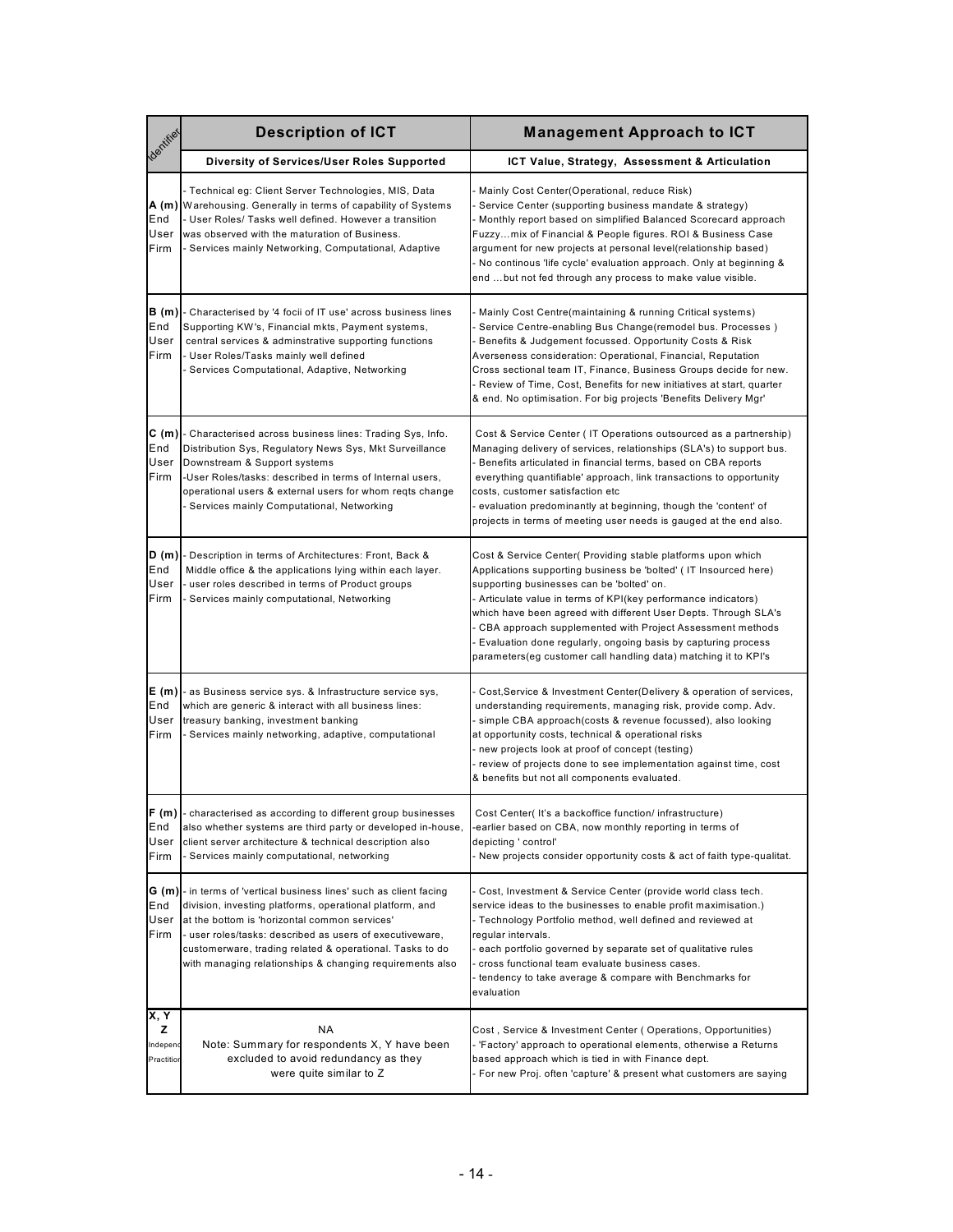### **References**

- Ansoff, I. H. (1994): A contingent paradigm for success of complex organisations. Milestones in Management. Schaffer Poeschel, Switzerland, vol. 5.
- Avital, M. & B. Vandenbosch (1999): The Relationship between Psychological Ownership and IT-Driven Value. Case Western Reserve University.
- Benjamin, R. I., J. F. Rockart, M. S. Morton, & J. Wyman (1984): 'Information Technology: A Strategic Opportunity. Sloan Mngt Review, vol. 25, no. 3. C:¥Documents and Settings¥default¥Desktop¥Madanetalecis.doc
- Broadbent, M., P. Weill, & B. S. Neo (1999): Strategic context and patterns of IT infrastructure capability. Journal of Strategic Information Systems, Elsevier, vol. 8, no. 2, pp. 157-187.
- Brynjolfsson, E. & L. Hitt (1993): Paradox Lost? Firm-Level evidence on the returns to Information Systems spending. Center for Coordination Science Working Paper, MIT Boston.
- Castells, M. (2000b): The Rise of the Network Society. Blackwell, Oxford.
- Ciborra, C. U. (2002): The Labyrinths of Information: Challenging the Wisdom of Systems. Oxford University Press. 0-19-924152-X.
- Cyert, R. M. (1988): The Economic Theory of Organization and the Firm. NY: New York University Press.
- Dahlbom, B. (1996): The New Informatics. Scandinavian Journal of Information Systems, vol. 8, no. 2, pp. 29-47.
- Dahlbom, B. (2000): Networking: From Infrastructures to Networking. In Planet Internet, ed. C. Sørensen, K. Braa, and B. DahlbomStudentliteratur, Lund, Sweeden.
- Denning, P. & R. Dunham (2001): The Profession of IT: The Core of the Third-Wave Professional. Communications of the ACM, vol. 44, no. 11, pp. 21-25.
- Drucker, P. (1993): Post Capitalist Society. Butterworth Heinemann, Oxford.

DTI (2002): UK's Financial Sector, http://www.tradepartners.gov.uk/financial/profile/index/overview.shtml.

- Feeny, D. & B. Ives (1997): IT as a Basis for Sustainable Competitive Advantage. In Managing IT as a Strategic Resource, ed. L. Willcocks, D. Feeny, and G. IsleiMcGraw-Hill, Maidenhead.
- Galliers, R. D. & S. Newell (2002): Rethinking Information Systems Strategy: Towards an Inclusive Strategic Framework for Business Information Systems Management. In Images of Strategy, ed. D. C. Wilson and S. C. eds. London: Sage.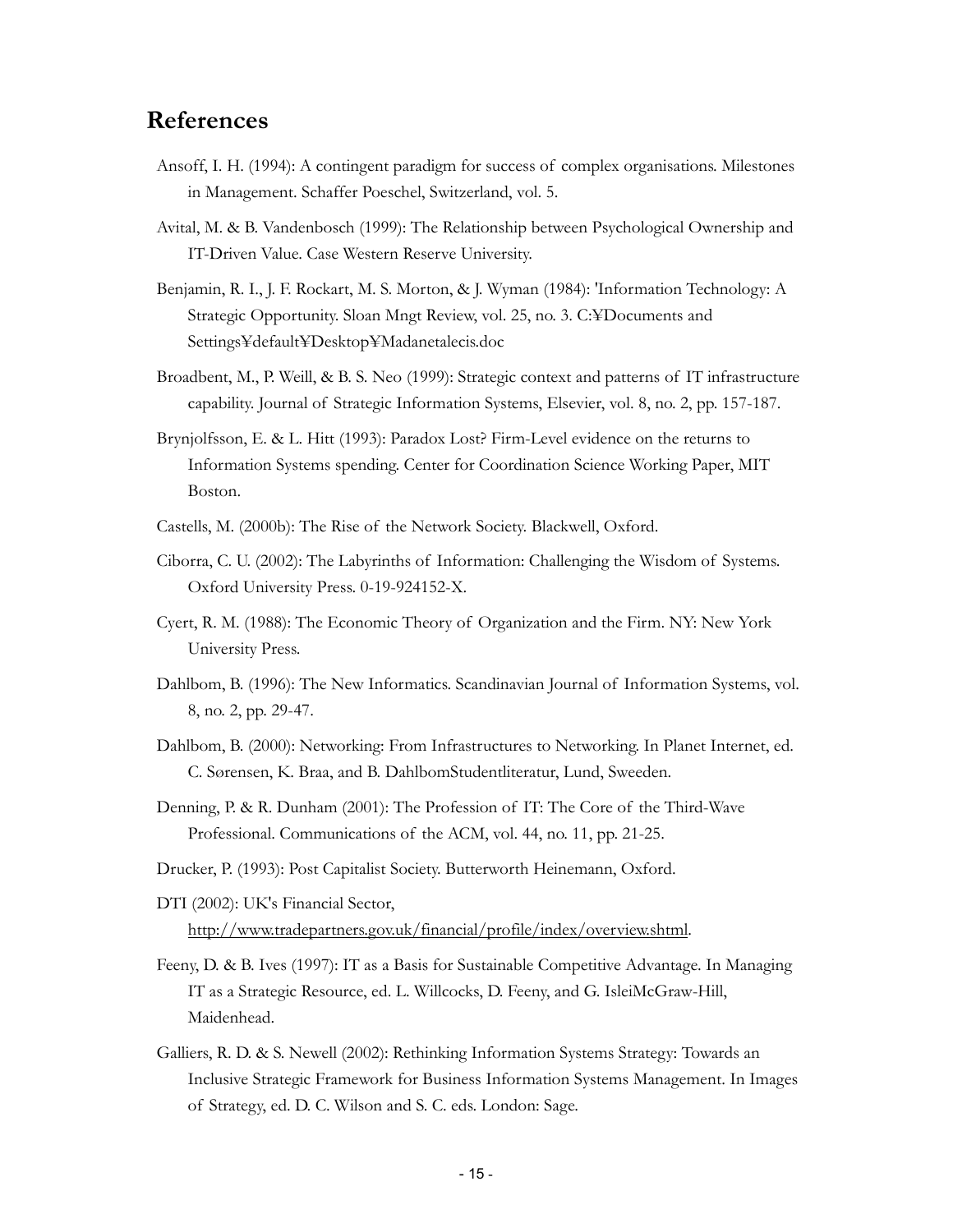- Goldratt, E. M. (1992): The Goal: A Process of Ongoing Improvement. 2nd Revised Edition. Great Barrington, MA: NorthRiver Press Publishing Corporation.
- Hanseth, O. (2000): Infrastructures: From systems to infrastructures. In Planet Internet, ed. K. Braa, C. Sørensen, and B. Dahlbom. Lund, Sweden: Studentliteratur, pp. 217-238.
- Hidding, G. J. (2001): Sustaining strategic IT advantage in the information age: how strategy paradigms differ by speed. The Journal of Strategic Information Systems, vol. 10, no. 3, pp. 201-222.
- Kavanagh, D. & L. Araujo (1995): Chronigami: Folding and unfolding time. Accounting, Management and Information Technology, vol. 5, no. 2, pp. 103-121.
- Latour, B. (1991): Technology is Society Made Durable. In A Socology of Monsters: Essays on Power, technology and domination, ed. J. LawRoutledge, pp. 103-131.
- Mathiassen, L. & C. Sørensen (2002): A Task-Based Theory of Information Services. In Information Systems Research Seminar in Scandinavia (IRIS'25), Denmark. Copenhagen Business School.
- Mintzberg, H. (1987): The Strategy Concept: Five Ps for strategy. California Management Review, vol. 30, no. 1, pp. 11-24.
- Orlikowski, W. & C. S. Iacono (2001): Research Commentary: Desperately Seeking the "IT" in IT Research —A Call to Theorizing the IT Artifact. Information Systems Research, vol. 12, no. 2, pp. 121 –134.
- Patton, M. Q. (1990): Qualitative Evaluation and Research Methods. New York: Sage.
- Porter, M. E. (1991): The Competitive Advantage of Nations. London and Basingstoke: MacMillan.
- Quintas, P. (1994): A product-process model of innovation in software development. Journal of Information Technology, vol. 9, no. 1, pp. 3-17.
- Remenyi, D., M. S. Smith, & T. White (1998): Achieving Maximum Value From Information Systems. John Wiley & Sons Ltd, Chichester UK.
- Sanders, P. (1982): Phenomenonology: a New Way of Viewing Organisational Research. Academy of Management Review, vol. 7, no. 3, pp. 353-360.
- Seddon, P., V. Graeser, & L. Willcocks (2002): Measuring Organisational IS Effectiveness: An Overview and Update of Senior Management Perspectives. The DATA BASE for Advances in Information Systems- Spring 2002, vol. 33, no. 2, pp. 11-28.
- Sørensen, C. & T. Cornford (Forthcoming): Situating Software. In Information Systems as a Social Study, ed. C. Avgerou, C. Ciborra, and E. Whitley. Oxford: Oxford University Press.